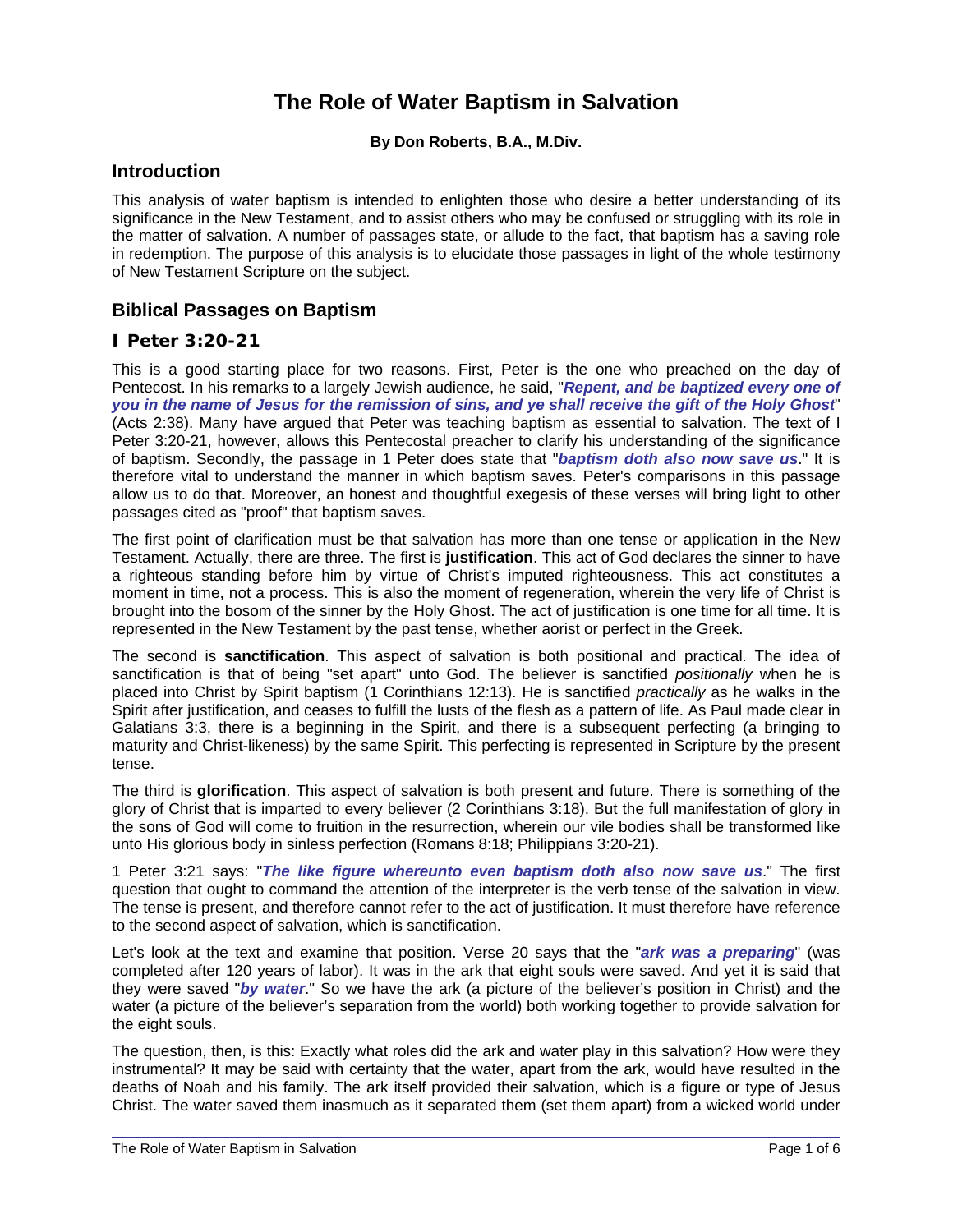the judgment of God. The salvation of the eight was accomplished by (1) the ark with regard to position, and (2) the water with regard to separation.

This analogy holds true for the Christian age. The believer is positioned in Christ by faith prior to the administration of baptismal waters. Water baptism separates the one who is safely sheltered in Christ from the world that resides under the condemnation and wrath of God. Baptism is a public declaration of one's separation from the world by virtue of their position in Christ. Suggesting that baptism puts the sinner "into" Christ places the cart before the horse, and violates the analogy given here by Scripture. If you are not "in Christ" prior to baptism, the water shall avail you nothing!

1 Peter 3:21 teaches us that water baptism does for the believer what the floodwaters did for Noah. The word "*figure*" means antitype. Water baptism corresponds to the floodwaters as a separator of saved men from lost men. Baptism is a one-time event with on-going benefits. The resurrection of Jesus Christ is the reality that provides life and salvation for every believer, and corresponds to the ark. Baptism is the public affirmation of the believer's relationship to (and position in) Christ, and corresponds to the floodwaters as a public separator (sanctifier) unto Christ.

Peter is careful, however, to explain to his readers what baptism is not! It is not, according to Peter, the "*putting away of the filth of the flesh*". This phrase has been variously interpreted. Those who argue for baptismal regeneration (that is, that water baptism is instrumental in putting one into Christ and thus bringing eternal life) insist that Peter's reference here to "*the flesh*" is simply the body itself. They interpret "*filth*" as physical dirt, which is removed from the body through ceremonial washing. In other words, baptism is no mere ceremonial act. Those who argue for baptism as an antitypical act of obedience see the word as a reference to sin and moral defilement, and "*the flesh*" as in the Pauline sense—the sin nature within the bodily flesh of man that produces moral and spiritual defilement. The second position seems to be the obvious intent of Peter. However, neither position governs the interpretation of the significance of baptism.

What Peter does tell us is that baptism is "*the answer of a good conscience toward God.*" The word "*answer*" speaks of a public reply to a query, and was often used in the context of a courtroom. For example, a defendant might be asked to issue a public response to charges leveled against him by his accusers. Baptism is an answer! That is, it is the believer publicly affirming his response to this query: "Is Jesus Christ your Lord, and are you His disciple?" Baptism is the resounding "Yes!" to both the church and a lost and dying world, separating him unto Christ from that world.

Peter also adds the phrase "*of a good conscience*." The Greek preposition translated "*of*" is **ek**, and means "out of" (with reference to source, location, or sphere). A good conscience is in place prior to, and at the time of, the answer of baptism. The New Testament clearly defines the "good conscience" as the result of grace and forgiveness in Christ. The believer, as the recipient of grace and a good conscience by virtue of justification by faith, proceeds to affirm by baptism that Christ indeed has saved him from sin and guilt. The good conscience answers!

If the professor of faith in Christ demonstrates reluctance to answer by baptism, one of two things is true. (1) The professor possesses only mental and or verbal assent to the claims of Christ, has not received a good conscience, and casts a cloud of disingenuousness upon his profession. (2) The professor has been saved, but jeopardizes his conscience through disobedience to Christ's command to be baptized. The essence of Christ's teachings, and that of the New Testament, is that a profession that will not baptize is not worth a plug nickel in the kingdom.

Baptism is the answer that proceeds from a good conscience. The good conscience is the result of the blood of Christ having been applied to the soul. Even as Noah was "in the ark" when the floodwaters came to separate him from the world, so also is the believer "in Christ" prior to the waters of baptism being ministered to him as the answer of his good conscience. Baptism therefore saves us (present tense) as a matter of sanctification, locking in a good conscience going forward.

Proper understanding of the phrase "*the answer of a good conscience*" gives baptism its proper place. So whether one argues that baptism is no mere ceremony, or that baptism has nothing to do with cleansing one from the defilement of sin, he is correct. Neither position detracts from the teaching that baptism is the answer of a good conscience, having an antitypical relationship to the floodwaters of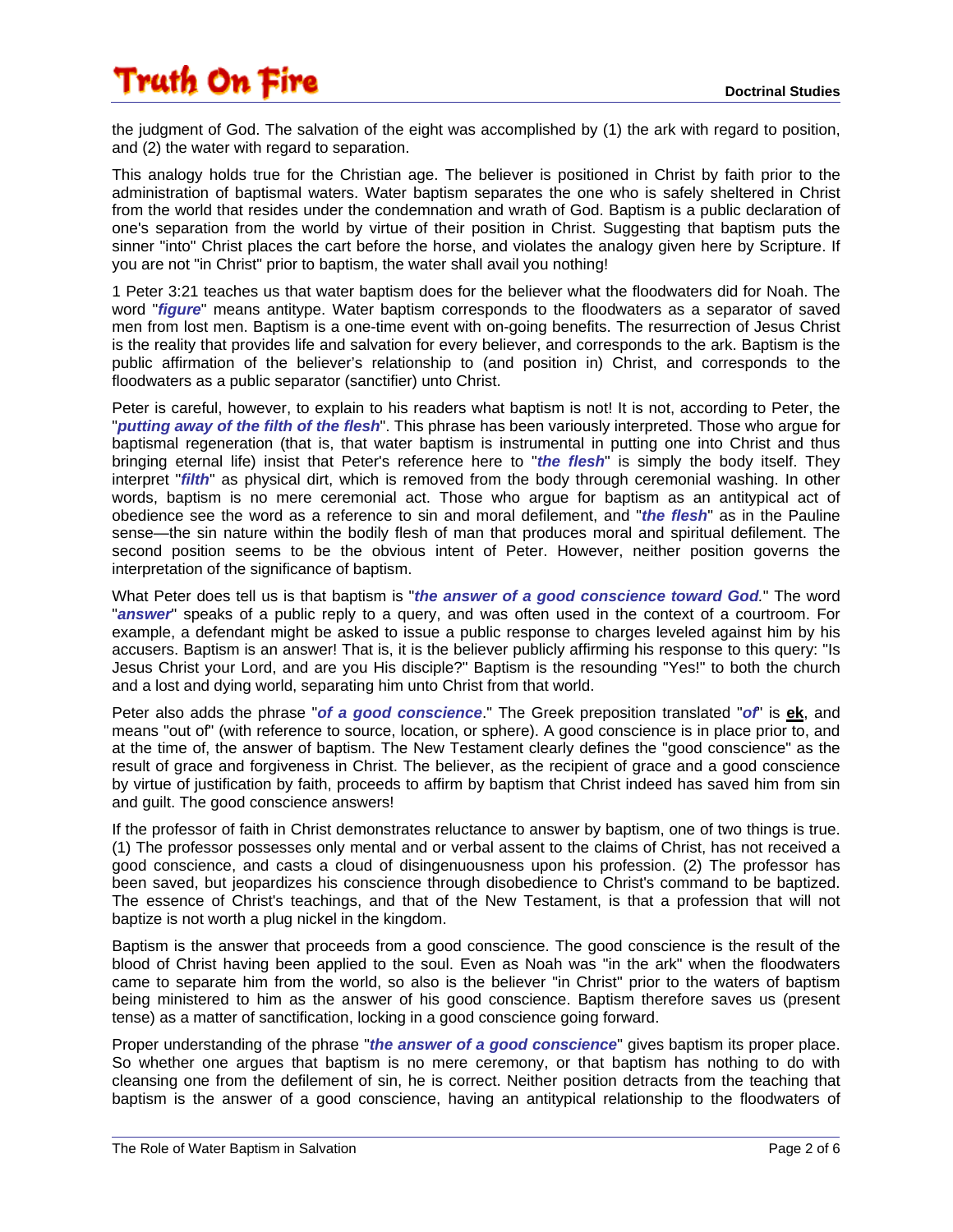Noah's day.

Peter, the preacher at Pentecost, has provided for us his understanding of the significance of baptism. That understanding obviously had not changed during the twenty-seven years that elapsed between Pentecost and the writing of his First Epistle. His inspired insights can now be brought to bear upon other passages that speak of baptism in relation to salvation and the remission of sins.

#### **Acts 2:38**

The Jews to whom Peter preached on the day of Pentecost were "*pricked in their heart*." The idea expressed is that of being pierced through with conviction. A sense of imminent peril for their sin against God's Lord and Christ was expressed as: "*Men and brethren, what shall we do?*" Peter responded by giving clear instructions as to how they might also receive the Spirit. The Scripture goes on to tell us that "*they that gladly received his word were baptized*." What Peter said here has been misconstrued by many to mean that remission of sins is the result of baptism. We know from Peter's view of baptism in I Peter 3:20-21 that this cannot be the case.

What did Peter actually say? The answer to that question lies in the meaning of the little preposition "*for*" in the phrase "*for the remission of sins*." The Greek preposition is **eis**, and has a range of meanings, depending on the context. It can mean "with a view toward", or "with reference to", or "unto", or "as a result of". If it is here given the meaning of "with a view toward" or "unto", the meaning would be clear one submits to baptism with a view to receiving the remission of sins. That is a legitimate meaning of the preposition, but I Peter 3:20-21 disallows that meaning here, inasmuch as Peter excluded baptism as an act that can put away the filth of the flesh. It is rather an act that proceeds from a good conscience, the result of remission of sins.

Peter cannot be in conflict with himself on this matter! The meaning "as a result of" is the proper meaning in this context. The teachings of Jesus, and the New Testament as a whole, connect the actual remission of sins with repentance, not water baptism. The force of Peter's admonition, then, is as follows: "Repent, and be baptized in the name of Jesus for [because of, as a result of] the remission of sins [which repentance brings], and ye shall receive the gift of the Holy Ghost."

I have heard many advocates of baptismal regeneration reject this meaning for the preposition **eis**, claiming that it is never so used in the New Testament. They are, of course, mistaken. In Matthew 12:41, Jesus Himself used the preposition **eis** to mean exactly that. In reference to the men of Nineveh, Jesus said: "*they repented at* [**eis**] *the preaching of Jonah*." I know of no intellectually honest interpreter who would insist that the Ninevites repented *in order to get* the preaching of Jonah. The book of Jonah reveals otherwise. They repented *because of* his preaching, *in response to* it. The meaning "as a result of" or "with reference to" with respect to the preposition **eis** is therefore clearly established in Scripture. There is no reason to assume that Peter meant anything else in Acts 2:38, especially in the light of his I Peter 3:20-21 clarification.

#### **Mark 16:16**

How many times have baptismal regenerationists thrown this verse out in defense of their position? They insist, "What does it say? What did Jesus say?" When an explanation is offered, they come right back with "But what did Jesus say?" That question is easily answered if you properly understand I Peter 3:20- 21, and the full nature of salvation, both justification and sanctification. Jesus, of course, was referring to the whole package of salvation, not just justification. Baptism does indeed afford the believer a continuing good conscience as a public answer in discipleship, and as the foundation for spiritual growth in sanctification going forward. It is impossible to experience full salvation without baptism! This is what Jesus meant, and this interpretation is consistent with Peter's teaching in I Peter 3:20-21, and the New Testament teaching.

Jesus also added: "*but he that believeth not shall be damned*." Jesus emphasized the critical nature of faith. Baptism without faith is meaningless and powerless. This is a point that must be conceded by the baptismal regenerationist. It is therefore faith that brings justification, and baptism (in response to the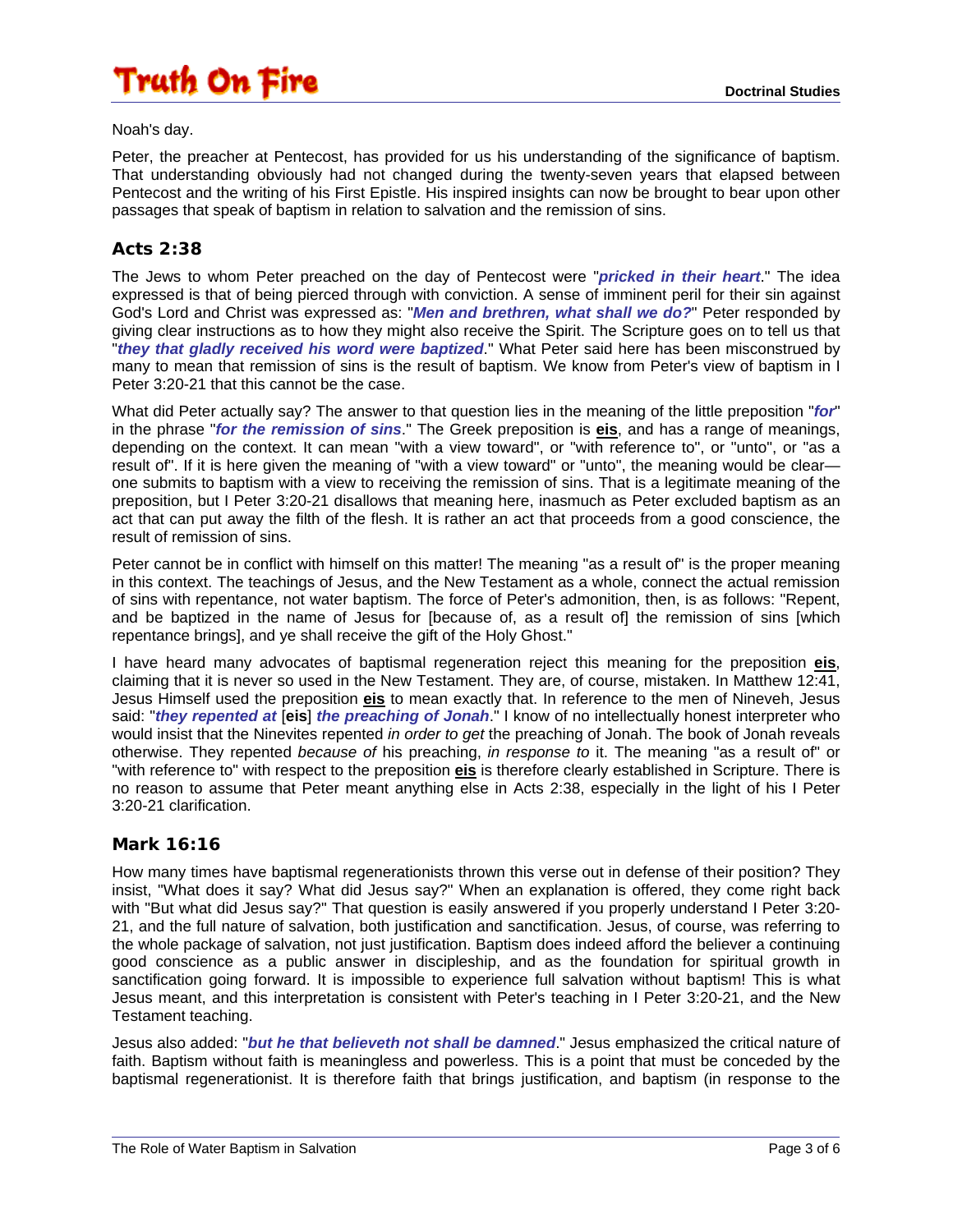remission of sins that repentance and faith bring) that allows the disciple to move on with God in practical salvation (also known as sanctification) with a good conscience still in tact.

#### **Acts 22:16**

This is yet another passage cited by baptismal regenerationists. Paul was testifying in Jerusalem about his experience with Jesus, and in Damascus was commanded by Ananias to "*arise, and be baptized, and wash away thy sins, calling upon the name of the Lord*." The key phrase here, of course, is "*wash away thy sins*."

The first issue that must be resolved here is whether Paul was still a lost and unregenerate man at this time. The immediate context supplies the answer. In 22:13, Ananias addressed the apostle as "*Brother Saul*." In 22:14, he instructed Paul with the words: "*God…hath chosen thee*." The conclusion we draw from these phrases, as they are representative of Ananias' mindset, is that (1) Ananias considered Paul a spiritual brother (he had already experienced regeneration), and (2) Paul was chosen (elected).

The baptismal regenerationist cites this text as proof that Saul was yet in his sins, and unregenerate, at the time of Ananias' visit, and that his use of "brother" when addressing Saul was a reference to Jewish (not Christian) brotherhood. That argument lacks credibility when considered in the light of Acts 9:10-16. Ananias had expressed doubts about Saul from a Christian (not Jewish) viewpoint. Having received assurance from the Lord that Saul was one of the elect in Christ (not Judaism), he set out on his mission. The content of "*Brother Saul*" is clearly spiritual (not national) in nature.

If the baptismal regenerationist maintains this untenable position of national brotherhood, he also must logically adopt the erroneous Calvinistic view that Paul was elected before he was regenerated, a position typically rejected by theologians who advocate baptism and works as redemptive prerequisites. The language used by Ananias as related by Paul supports the position that Paul was a regenerate man and in Christ prior to his baptism.

Another strong argument for Paul's salvation prior to baptism is the verb tenses used by Ananias as told by Paul. Both of the imperatives ("*be baptized*" and "*wash away thy sins*") are aorist middle. The aorist (past) tense in the imperative signifies the doing of something not previously done. The middle voice speaks of Paul acting in his own best interest by compliance to the commands. This is particularly instructive with regard to "*wash away thy sins*." When Jesus washes believers from their sins in His own blood, the believer is passive (Revelation 1:5). Here Paul is commanded to be active, and act in his own best interest. Since no believer can wash away his own sins, the meaning must be antitypical. What Paul is being commanded to do is provide a public answer out of a good conscience (wherein he is a spiritual brother and a chosen vessel). This answer, wherein he publicly affirms the washing away of his sin, sets the stage for sanctification going forward.

#### **John 3:5**

This text is often referred to as proof that Jesus Himself taught water baptism to be essential to the new birth experience. The immediate context, as well as the testimony of other New Testament texts, argues against this possibility. There are three (3) viable interpretations of the "*water*" in John 3:5, none of which are water baptism.

The first interpretation is that of **physical birth**, often referred to as a water birth. The context logically supports this view. Nicodemus was grappling with the concept of a second birth, and went so far as to mention an entrance back into his mother's womb (3:4). Nicodemus never believed this was a possibility. He was simply illustrating his total lack of comprehension of this "born again" language. In response to Nicodemus' query, Jesus adds "*water*" to the equation by saying, "*Except a man be born of water and of the Spirit, he cannot enter into the kingdom of God*." In 3:6, Jesus further distinguishes between the two births. The flesh can never give birth to anything but flesh, and it remains flesh. Likewise the Spirit produces only a spirit birth, and it remains spirit in nature. The two are distinct—two distinct events—and cannot be mixed. Thus many see Jesus as condescending to Nicodemus' level in terms of "*earthly things*" (3:12), making spiritual birth a kingdom necessity for those of physical birth.

The second interpretation offered for "*water*" is **the Word of God**. This has scriptural support from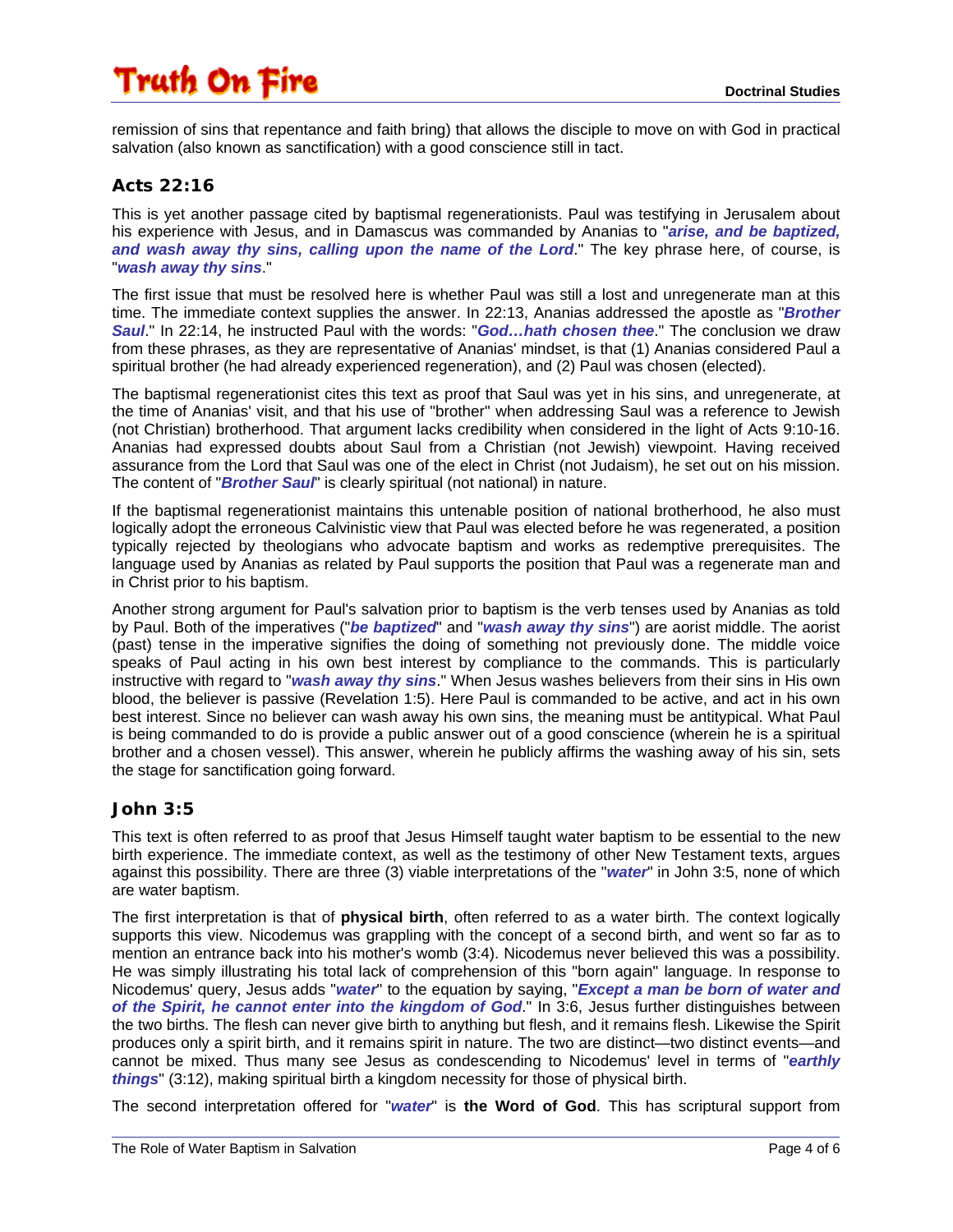passages such as I Peter 1:23, which says that we are "*born again, not of corruptible seed, but of incorruptible, by the Word of God, which liveth and abideth forever*." The Word is attributed the ability to generate life in the believer, and thus render him regenerated. Ephesians 5:26 also depicts the Word (Scriptures) as water that washes the church, sanctifying and cleansing it.

Those who see the water of John 3:5 as the life-giving Word have strong support from other scripture sources. There is an interpretive principle in the Greek language that may also apply here. It is often cited as Granville Sharp's rule. It states that when a preposition is followed by two nouns of the genitive case, the definite article preceding the first noun and omitted before the second, the nouns being connected by the Greek conjunction **kai** (and), that the two nouns are descriptive of one-and-the-same person or event. The phrase "*the great God and our Savior Jesus Christ*" in Titus 2:13 is a prime example. Paul employed it to identify Jesus as both Savior and the great God. Jesus used that same Greek construction when describing the born again experience to Nicodemus. This interpretive rule, applied to John 3:5, combines the life-producing capacity of both the Word and the Spirit in the event of regeneration. This also eliminates the possibility that the "water" refers to water baptism, inasmuch as baptism is a distinct and separate event. The grammar used by our Lord does not allow for water baptism as a possible meaning.

The third interpretation possible for the water is the Spirit. The Greek conjunction **kai** usually has the force of "and" as a connective. But in certain contexts it may also have the meaning of "even." This would make the second noun a restatement of the first as further clarification. That is, Jesus may well have said to Nicodemus: "*Except a man be born of the water, even the Spirit, he cannot enter the kingdom of God*." This would make "water" a self-same reference to the Spirit in an attempt to assist Nicodemus with his thinking on the matter. It would also be in harmony with Granville Sharp's rule. Moreover, it would be consistent with the apostle John's other two (2) usages of "water" in his gospel. In John 4, Jesus used the imagery of living water with the Samaritan woman, and again referred to living water in John 7:37-39 in speaking of the Spirit. We can conclude that Jesus was speaking to the woman at the well about the Spirit inside of the believer.

In Titus 3:5, Paul said that it was "*not by works of righteousness which we have done, but according to his mercy he saved us, by the washing of regeneration, and renewing of the Holy Ghost*." Here the interpreter has two clear choices, both of which are validated by Scripture. Paul could have used the connective **kai** (and) with the sense of "even", thus making "the washing of regeneration and (even) the renewing of the Holy Ghost" a dual reference to the work of the Spirit in the new birth. Paul also could have used the phrase "washing of regeneration" as a reference to the Word in combination with the "renewing of the Holy Ghost" in the new birth experience. Paul's usage of the phrase "*the washing of water by the Word*" in Ephesians 5:26 would seem to compliment his language here.

The second interpretation, equating the water with the Word of God, appears to be the one best supported by both grammar and scripture. In John 3:14, Jesus cited an Old Testament event, with which Nicodemus was certainly familiar, to illustrate the means of experiencing this new birth. Moses lifted up the brass serpent in the wilderness (Numbers 21) as God's prescribed means to avoid death by snakebite. Life was given for a look of faith. The word went through the camp that a remedy was in place. A look in response to the word of provision was a life-giving / life-saving experience for the snake-bitten. The cry throughout the camp was "Look and live!" Even so now a look to the Christ of Calvary in response to the Word of the Gospel brings eternal life through the operation of the Spirit. The born again experience comes from the joint powers of the Word and the Spirit.

Advocates of baptismal regeneration run into the horns of a dilemma here. The repentant thief on a cross next to Jesus cried out in his last hour, "*Lord, remember me when thou comest into thy kingdom*." Jesus responded: "*This day shalt thou be with me in paradise*." In other words, the thief was saved and assured of that salvation by Jesus Himself—without baptism. In order to gainsay this truth, the baptismal regenerationist claims that the thief died under the old covenant (whether Abrahamic or Mosaic is not clear), and therefore did not require baptism. Baptism, they say, is required only for those after Christ's death and resurrection. That position, as we have shown, is totally without merit. However, assuming it is true, and the "water" of John 3:5 is indeed a reference to water baptism, Jesus was sharing a message of salvation with a man who would be required to wait nearly three (3) years in order to experience it. The woman at the well, on the other hand, experienced it just days after Jesus instructed